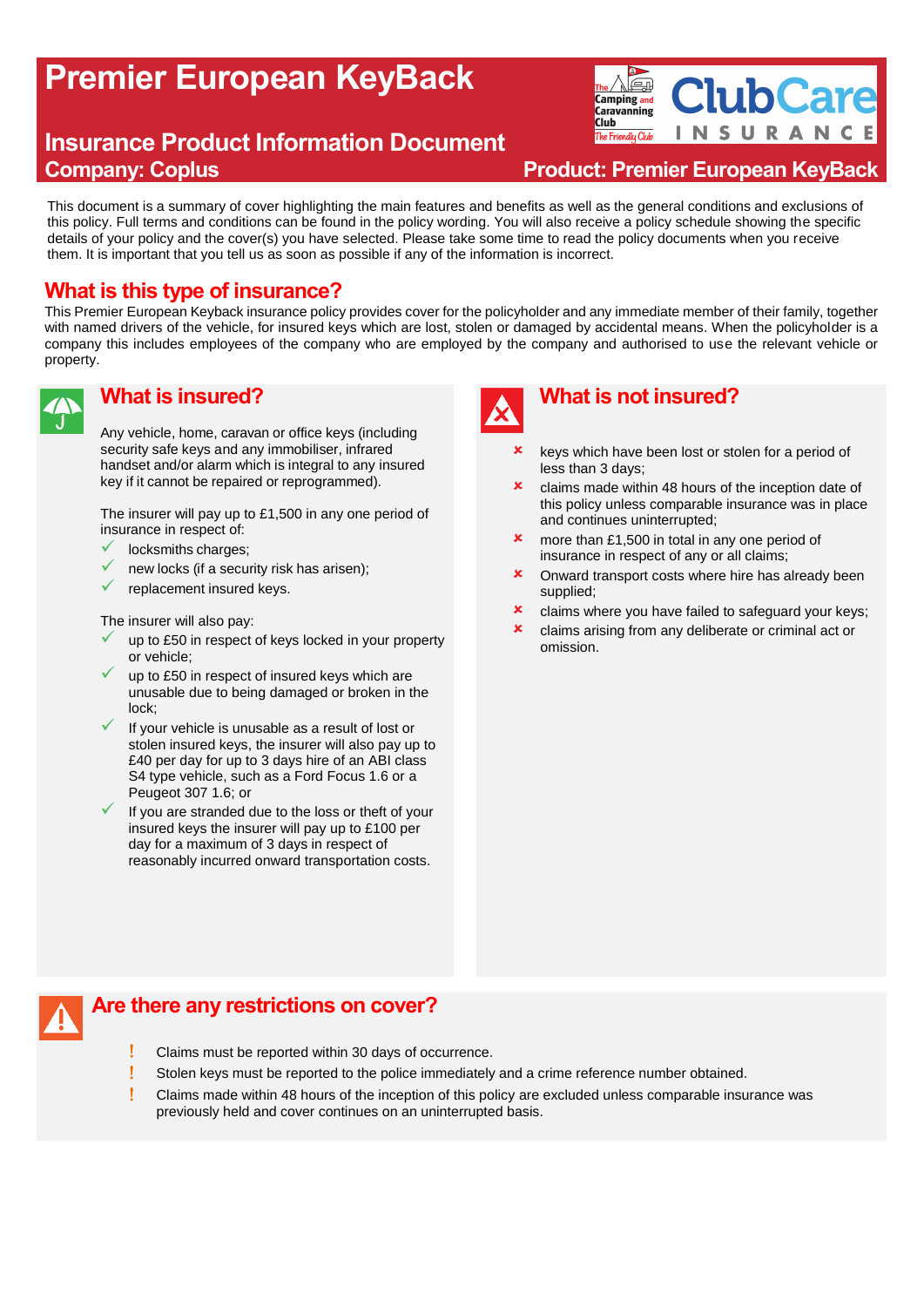

#### **Where am I covered?**

You are covered for keys in the European Union



### **What are my obligations?**

You must provide full and accurate information to all questions asked. Your answers must be true to the best of your knowledge and belief. Your answers will form part of the statement of facts on which your policy will be based. If you become aware that information you have given us is inaccurate or has changed, you must inform us as soon as possible. Failure to do this may invalidate your policy and claims may not be paid.



### **When and how do I pay?**

The company from whom you have purchased this insurance will advise you the methods by which you can pay your premium.



#### **When does the cover start and end?**

Your cover will start and end on the dates stated in your policy documents.

#### **How do I cancel the contract?**

If you decide that for any reason, this policy does not meet your insurance needs then please return it within 14 days from the date of purchase or the day on which you receive your policy documentation, whichever is the later. On the condition that no claims have been made or are pending, the premium will be refunded in full. If you wish to cancel after the 14 day cooling off period, please contact the organisation from whom you bought your policy.

#### **Your Insurer**

This insurance is underwritten by UK General Insurance Limited on behalf of Great Lakes Insurance SE. Great Lakes Insurance SE is a German insurance company with its headquarters at Königinstrasse 107, 80802 Munich. UK Branch office: Plantation Place, 30 Fenchurch Street, London, EC3M 3AJ.

UK General Insurance Limited are authorised and regulated by the Financial Conduct Authority. Great Lakes Insurance SE, UK Branch, is authorised by Bundesanstalt für Finanzdienstleistungsaufsicht and subject to limited regulation by the Financial Conduct Authority and Prudential Regulation Authority. This can be checked on the Financial Services Register at https://register.fca.org.uk or by calling them on 0800 111 6768 or 0300 500 8082.

## **Making a claim**

If you need to make a claim, please call us on **0333 241 9574**

Or you can write to us at: **Coplus** Floor 2 Norfolk Tower 48-52 Surrey Street Norwich NR1 3PA